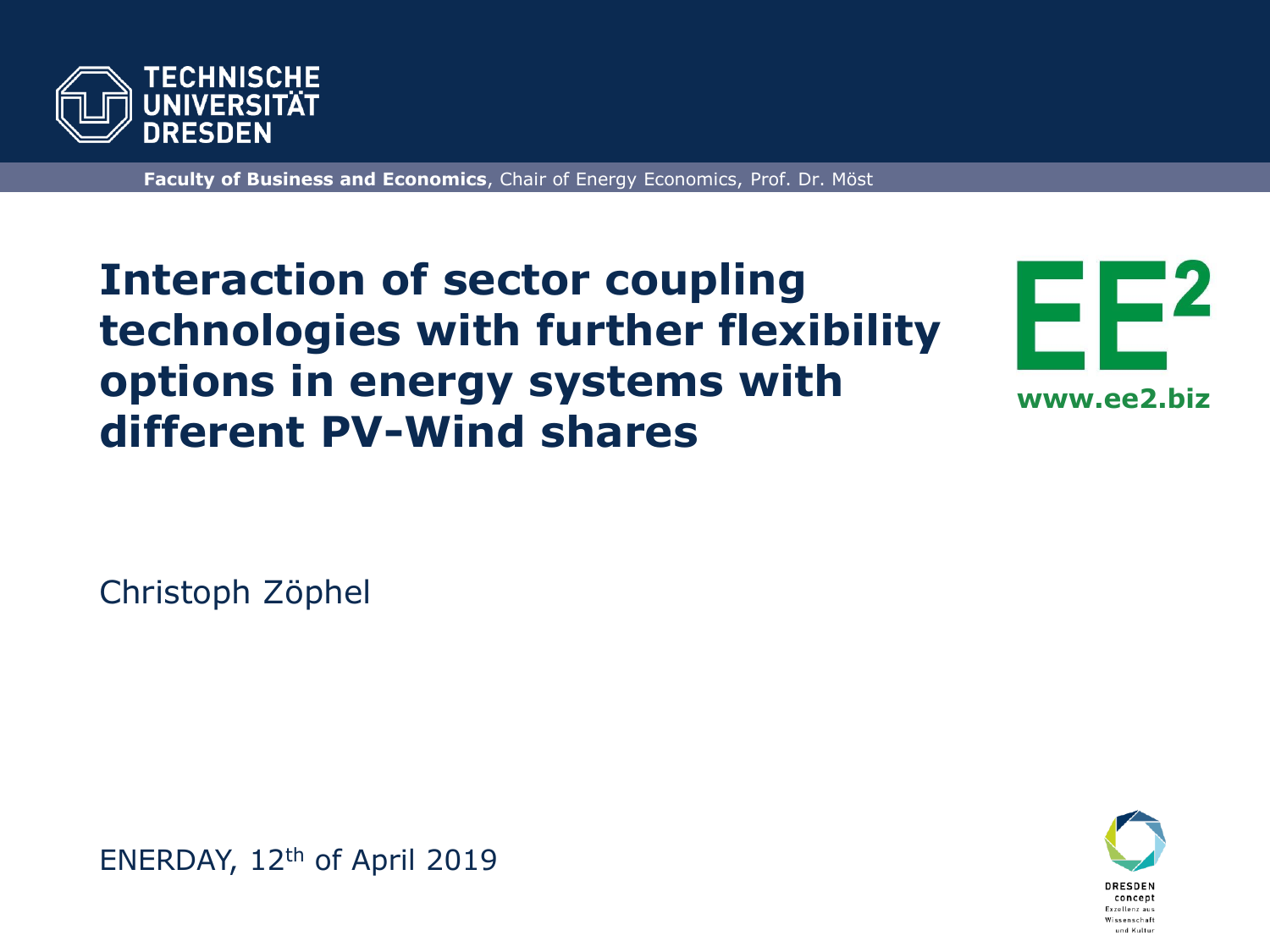

#### 1. Motivation

- 2. Development of high RES scenarios with different wind-PV share in central western Europe
- 3. Model approach including different flexibility options and sector coupling technologies
- 4. Results without further restrictions for sector coupling technologies
- 5. Influence of enforced sector coupling with varying flexibility

6. Summary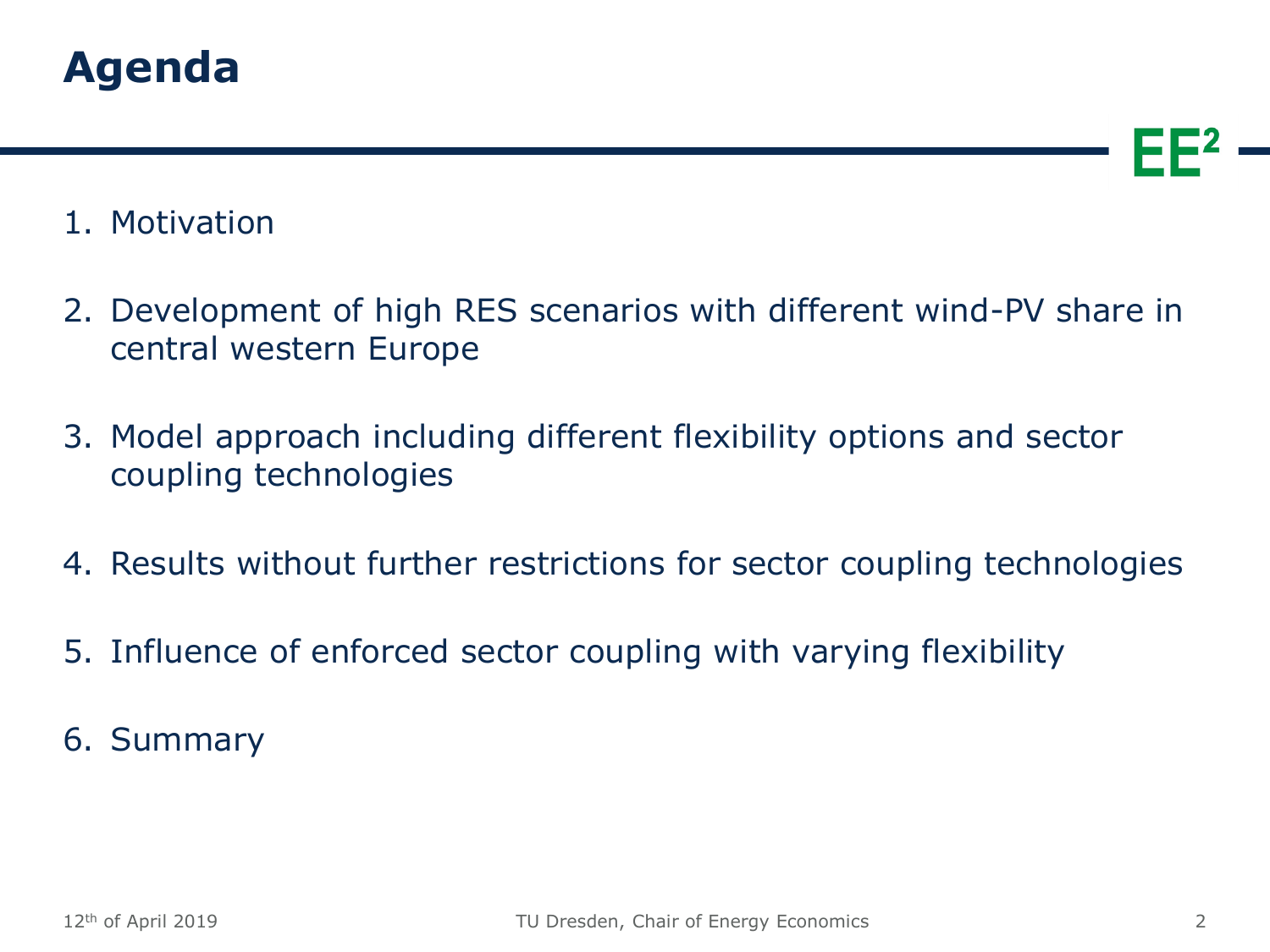## **Future European renewable energy expansion mainly based on fluctuating renewable energy**

Differences in the electricity generation characteristics for wind and PV

- **Availability**
- **Temporal**
	- PV is correlating daily with demand
	- Wind is correlating seasonally with demand
- **Spatial**
	- Day-night dependency of PV generation results in high spatial correlation
	- Stronger local variability of wind generation leads to spatial balancing effects



|                  | Mean hourly<br>correlation | Mean seasonal<br>correlation |
|------------------|----------------------------|------------------------------|
| PV               | 0,78                       | 0,98                         |
| Wind<br>Onshore  | 0,25                       | 0,72                         |
| Wind<br>offshore | 0,29                       | 0,75                         |

Additionally, future RES expansion not only driven by techno-economical factors, but also by challenges regarding land use and acceptance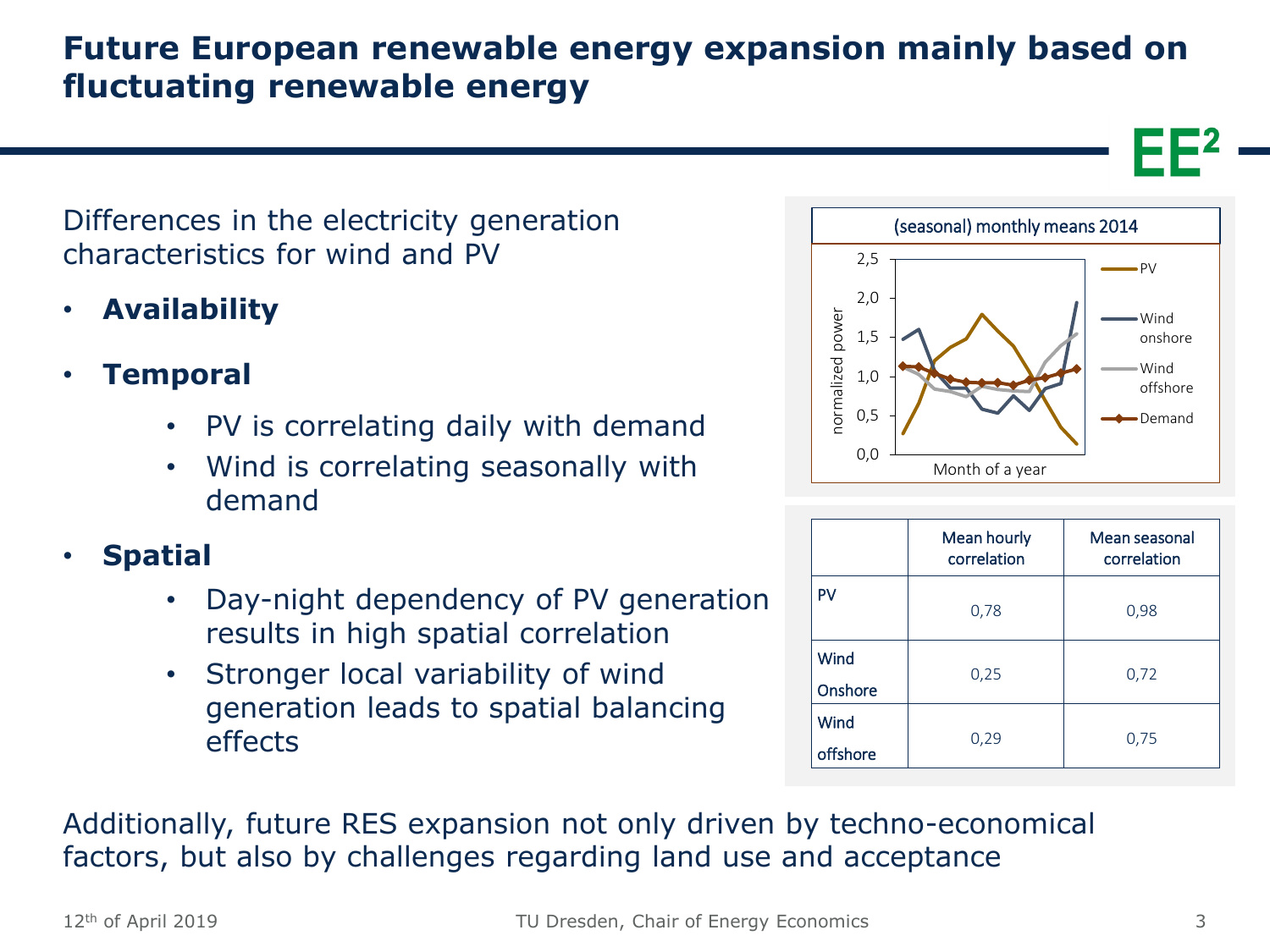**Varying future PV shares in Literature as basis for scenario development** 

#### Studies included with

- Europe as observed region
- Scenarios for the years beyond 2030
- Data for installed capacities or generation

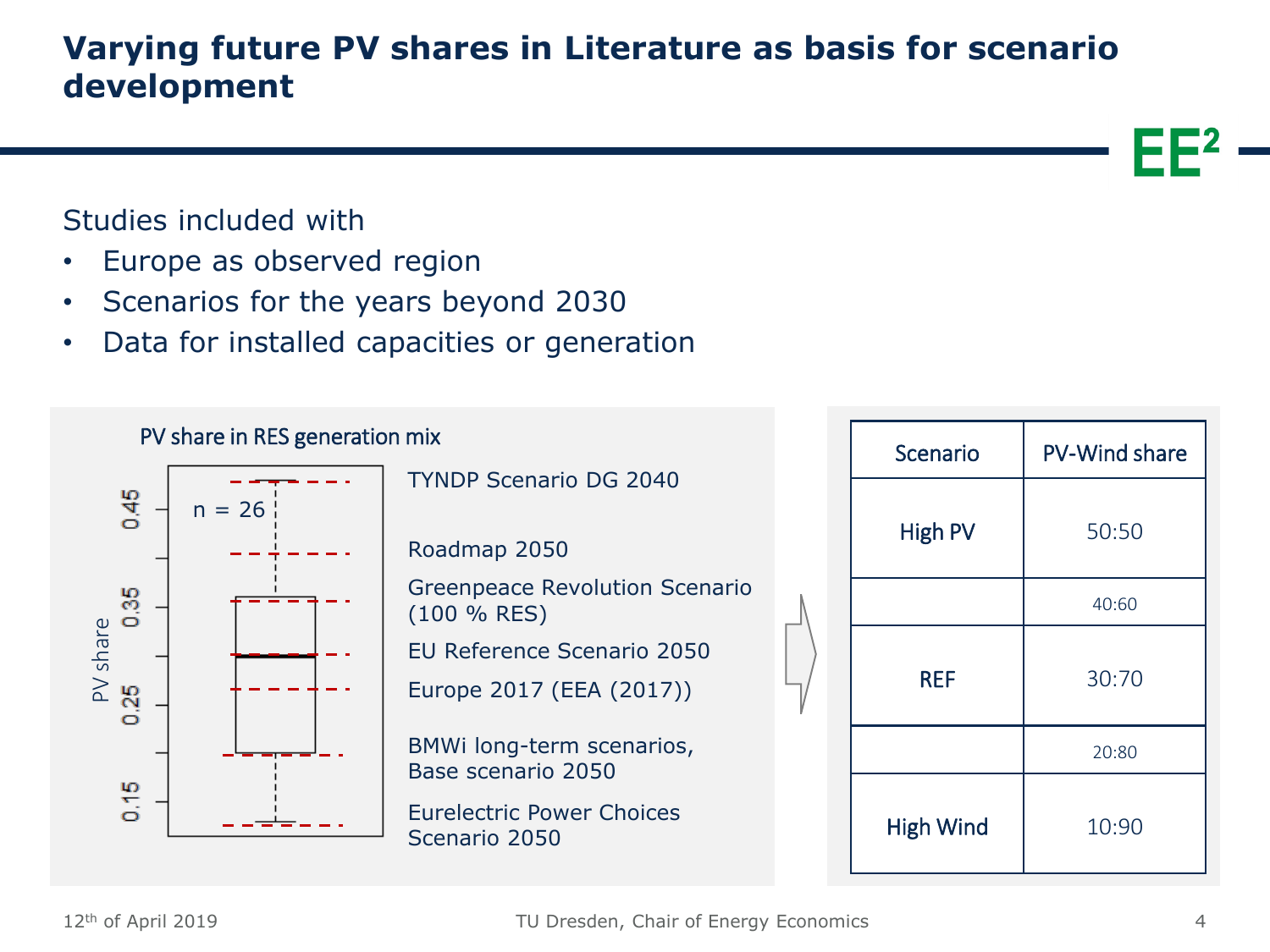#### **Weather- and GIS-Data based optimal wind and PV expansion up to share of 80% of today's electricity demand in CWE**

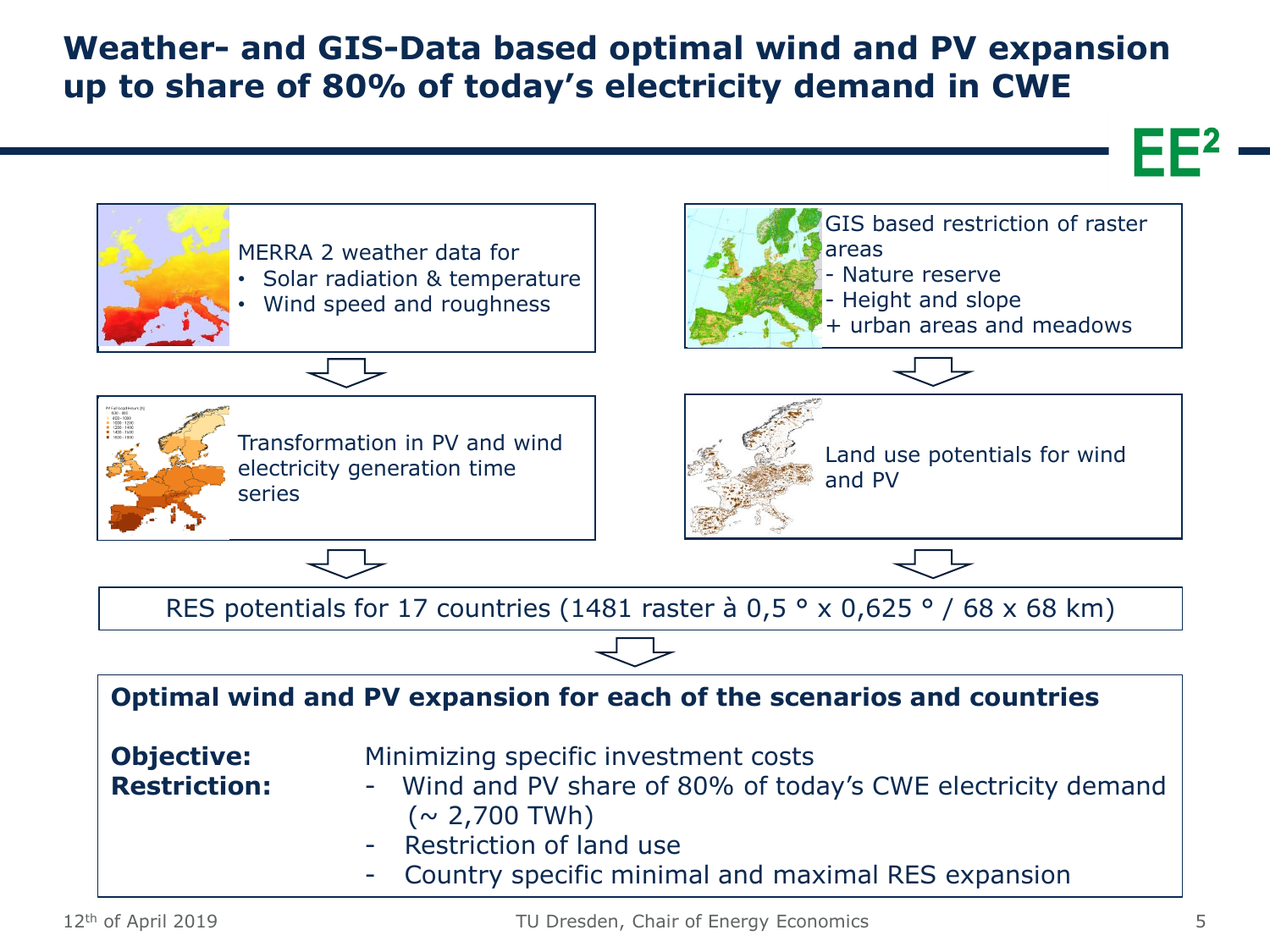## **Resulting flexibility need in the scenarios**





- More than 1000 GW fluctuating RES in each scenario
- Lower availability of PV results in higher capacity requirements
- Small differences in positive residual load peak
- Increasing amount surplus energy and negative peak with increasing PV share due to feed in characteristics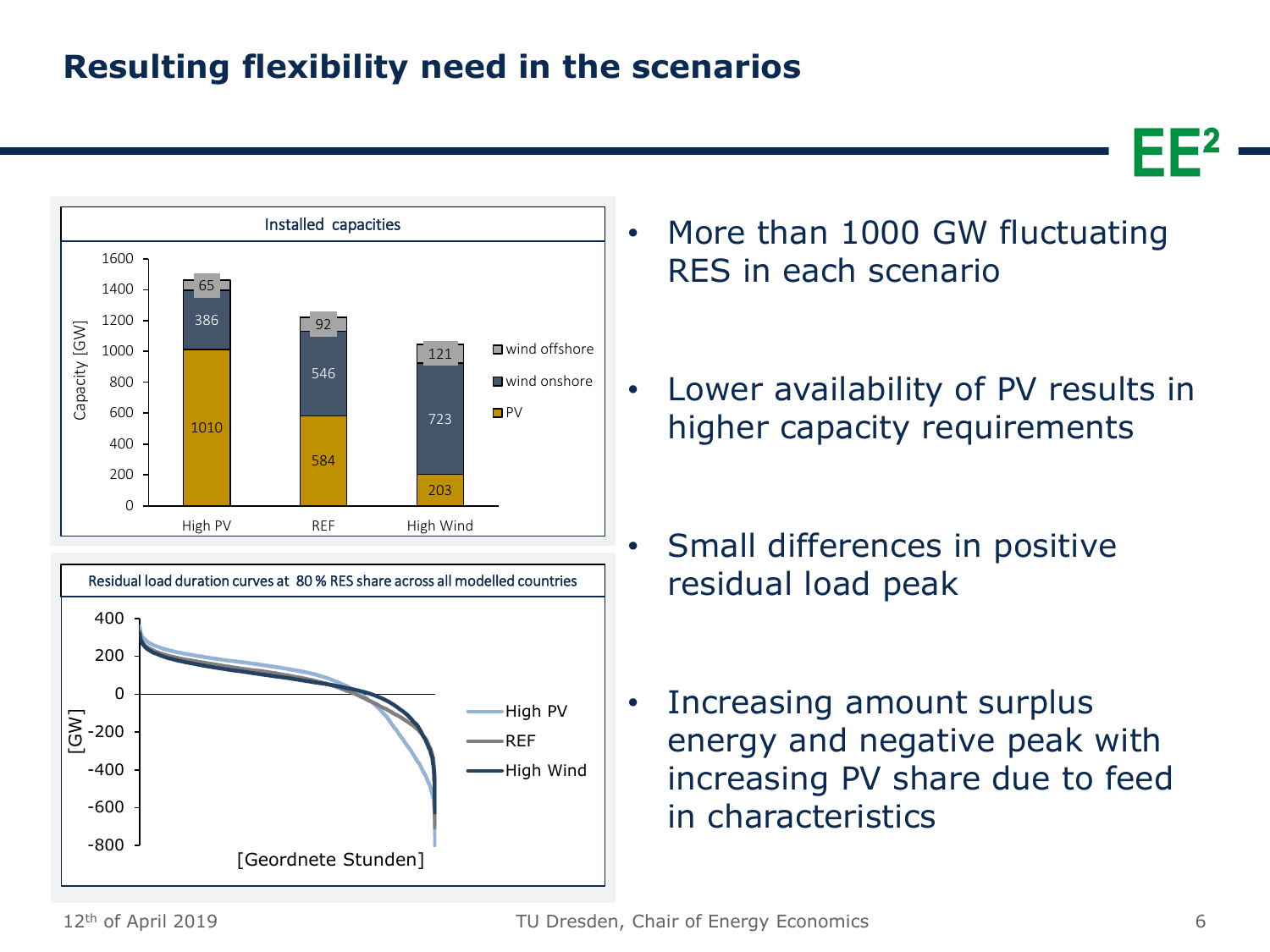## **Model based analysis of optimal combinations of flexibility options**

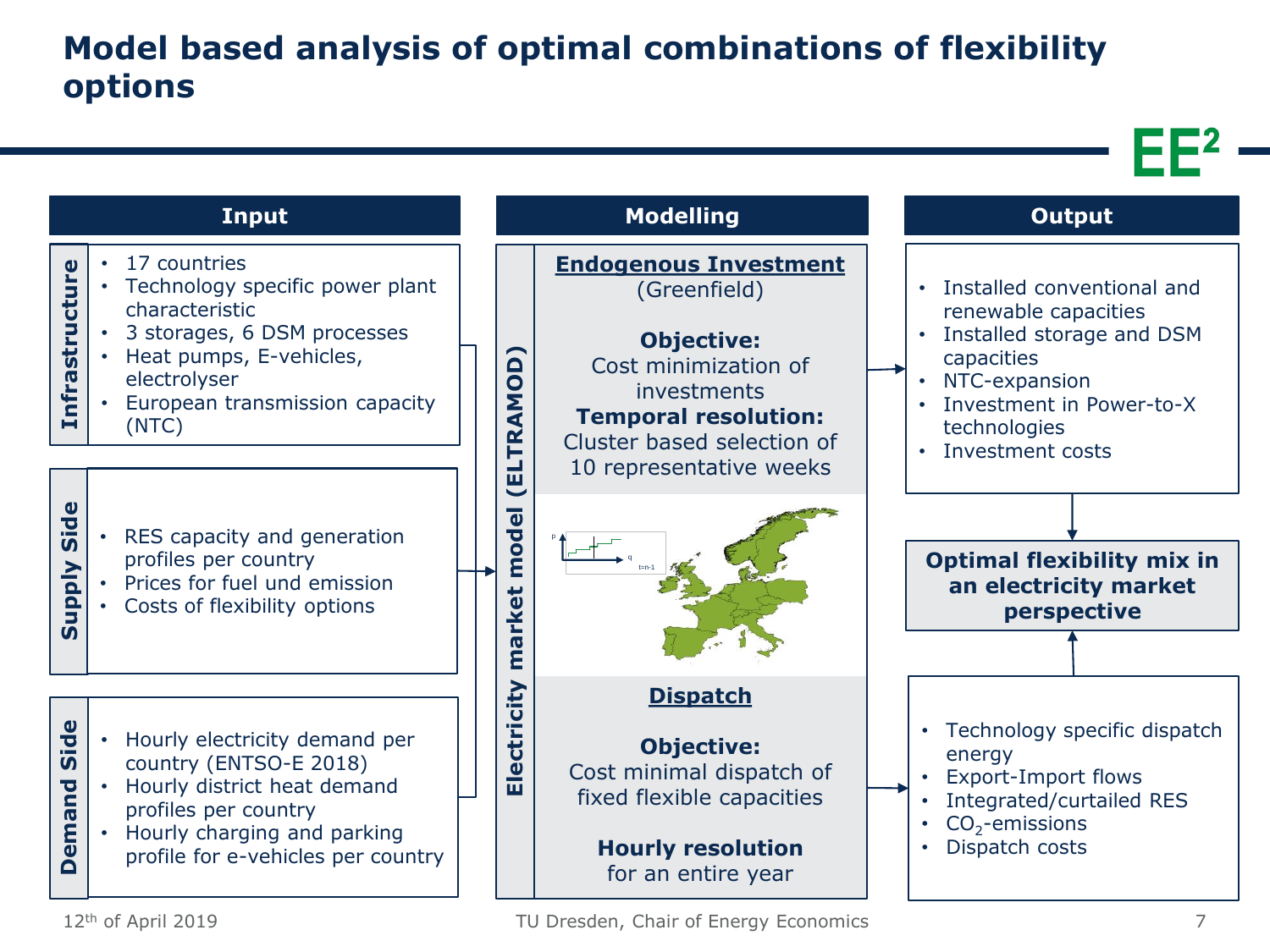## **System boundaries and selected sectors coupling technologies**

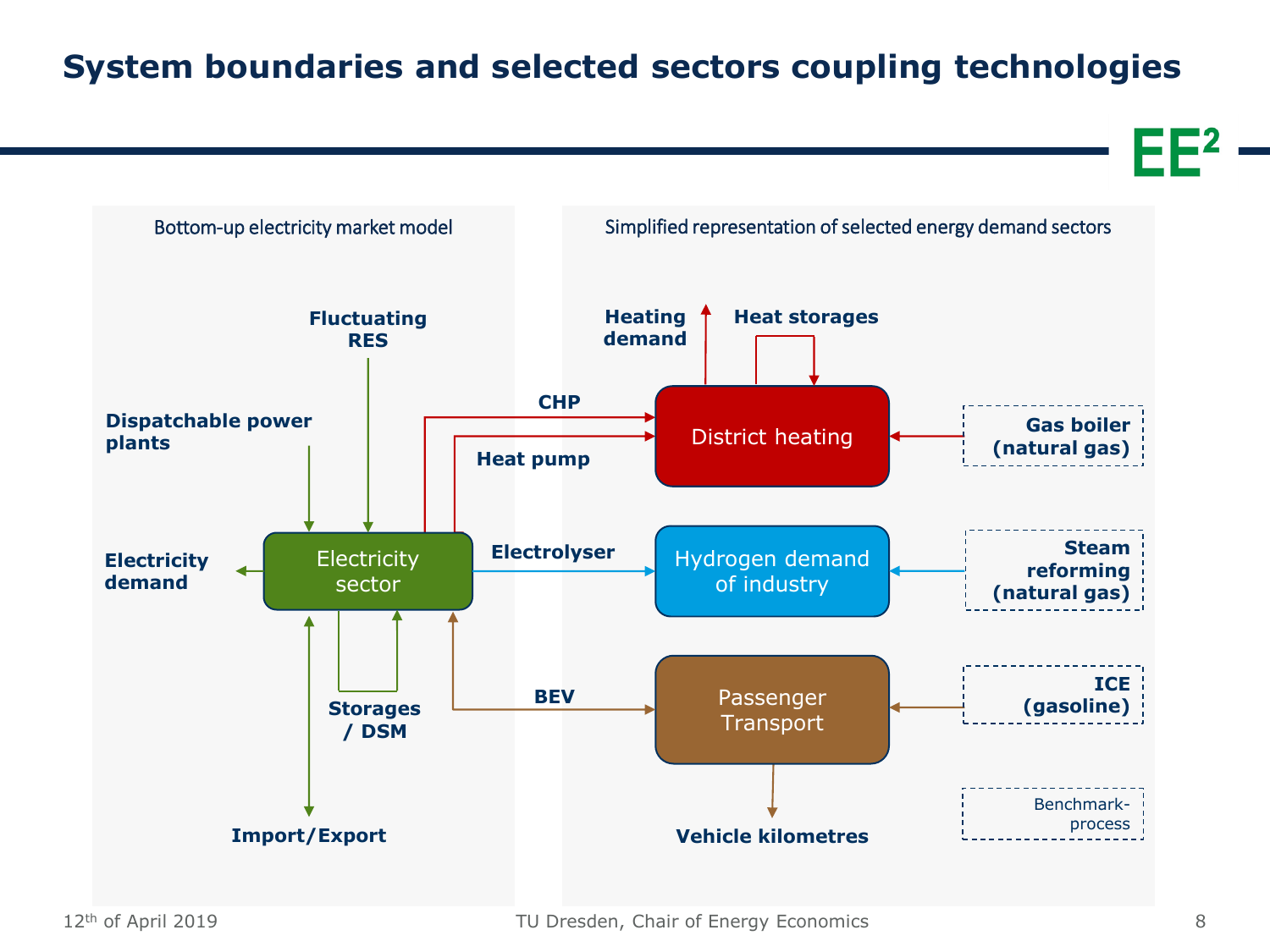#### **Trade-off between storages and NTC in case of unrestricted endogenous investment in flexibility options**





- High correlation of RES generation results in lowest NTC expansion and highest installed storage capacity in High PV scenarios
- Lowest installed conventional capacities in REF scenario due to storage and NTC mix
- Investment in full DSM potential to balance shorter term fluctuations
- Only endogenous investments in heat pumps due to high opportunity costs of benchmark process

scenarios

Base :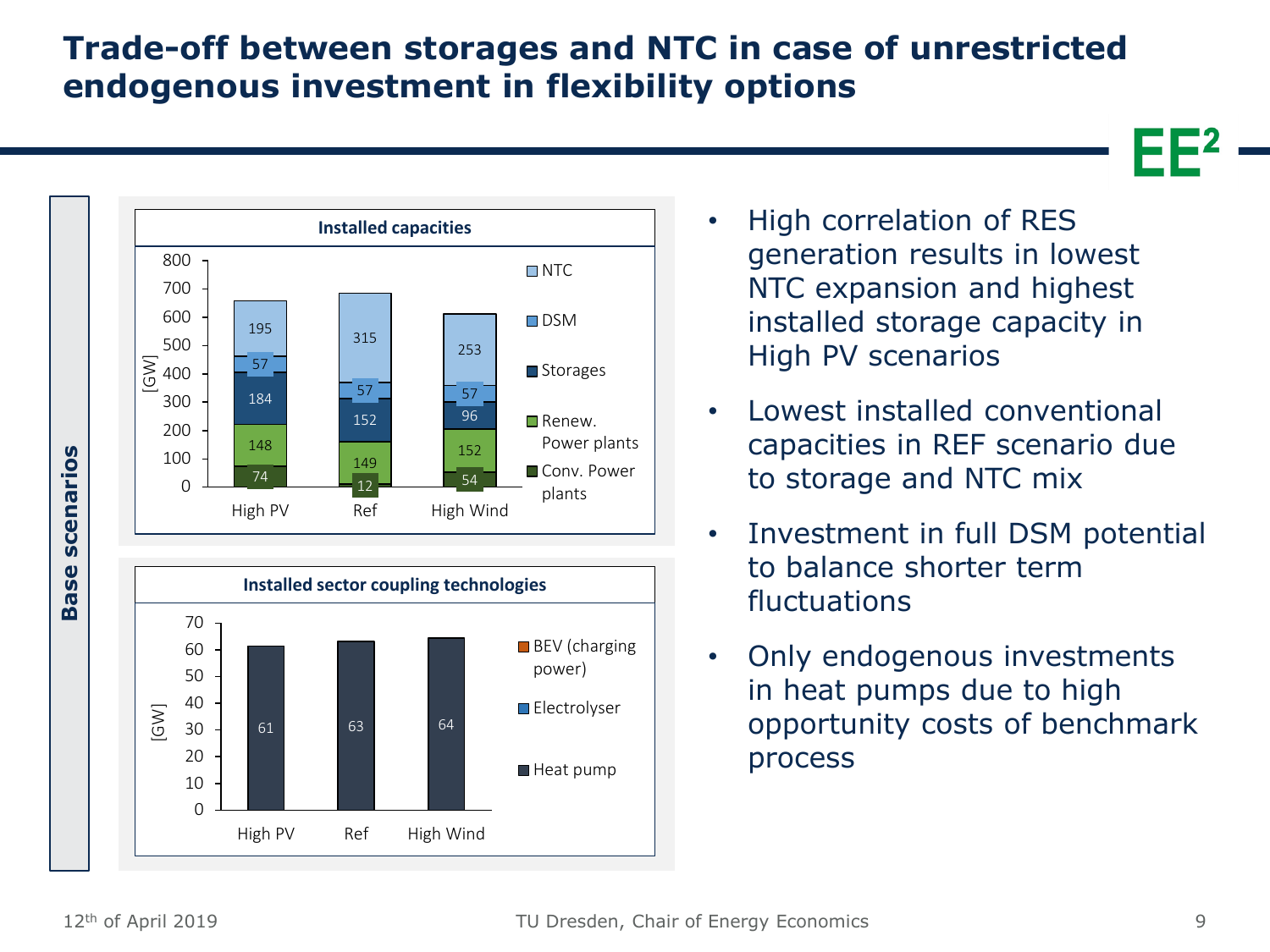#### **Goal to decarbonise energy system might enforce electrification of parts of other sector**

**Basic scenarios** No restrictions for energy supply by PtX

Besides heat pumps no further endogenous investments in Power-to-X (PtX) technologies  $\rightarrow$  No electricity market based incentives for sector coupling within scenario framework

#### **Enforced sector coupling**

Exogenous restrictions for energy supply by PtX with low and high flexibility

|                          | <b>Power-to-Heat</b>              | <b>Power-to-Vehicle</b>   | <b>Power-to-Gas</b>        |
|--------------------------|-----------------------------------|---------------------------|----------------------------|
|                          | • Heat supply by heat             | 50 % BEV for passenger    | 50 % of industries         |
|                          | pumps to cover 50% of             | transport                 | hydrogen demand by         |
|                          | district heat demand              | • Charging power: 11 kW   | electrolysers              |
|                          | • Additional electricity          | • Additional electricity  | • Additional electricity   |
|                          | demand: 242 TWh                   | demand: 260 TWh           | demand: 195 TWh            |
| Low flexibility          | • Without thermal energy          | • Uncontrolled charging   | Maximal full load hours of |
| (LF)                     | storages                          |                           | electrolysers              |
| High flexibility<br>(HF) | • With thermal energy<br>storages | • Bi-directional charging | With hydrogen storages     |





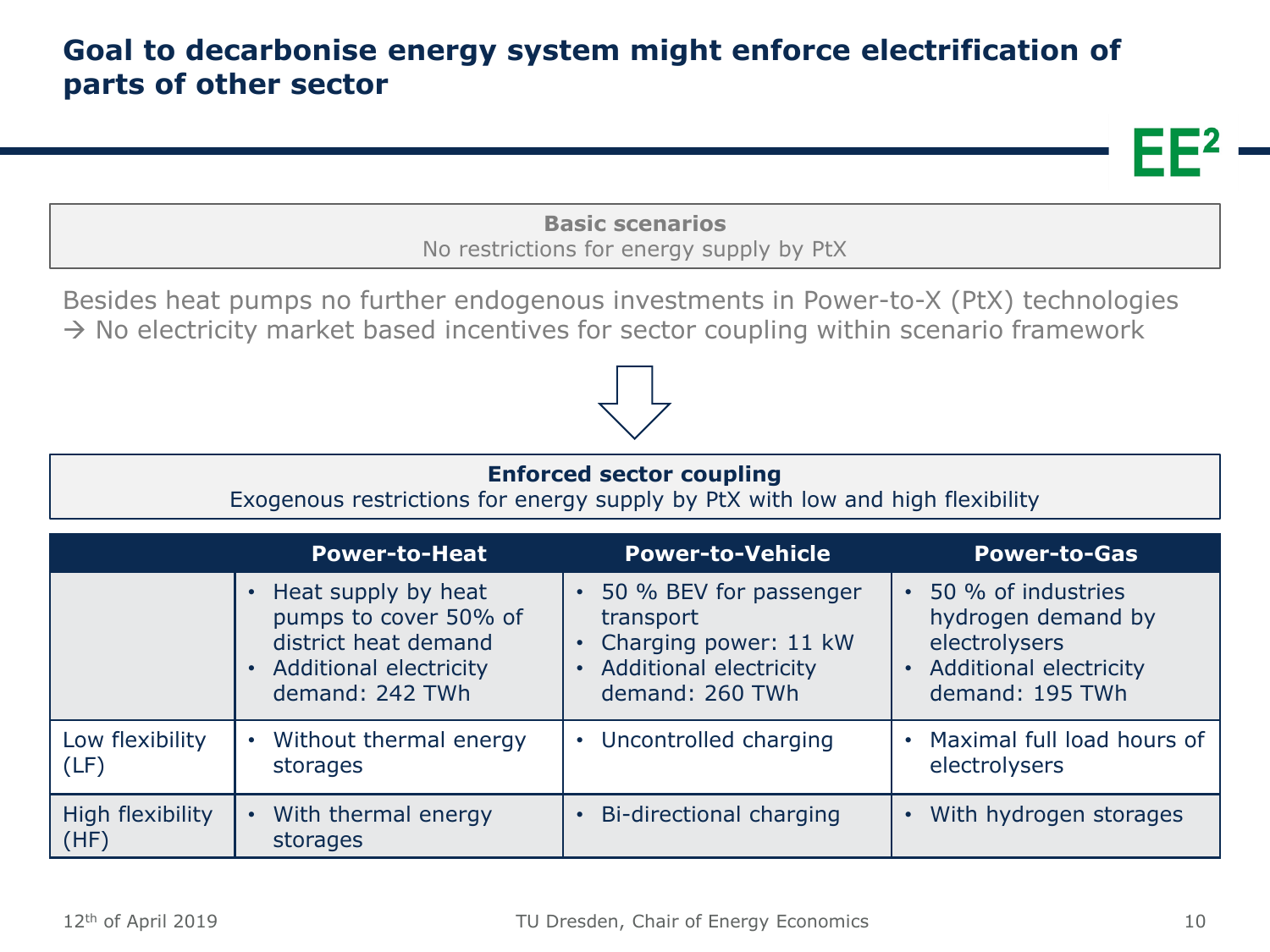## **Enforced sector coupling influences investment in flexibility options differently**







- Increase in electricity demand requires additional power plant capacities
- Higher flexibility of PtX decreases need for additional power plants
- Low flexibility of PtX technologies slightly increases storage capacities in most of the scenarios
- Significant reduction of storage requirements with highly flexible sector coupling
- Small impact of sector coupling technologies on NTC expansion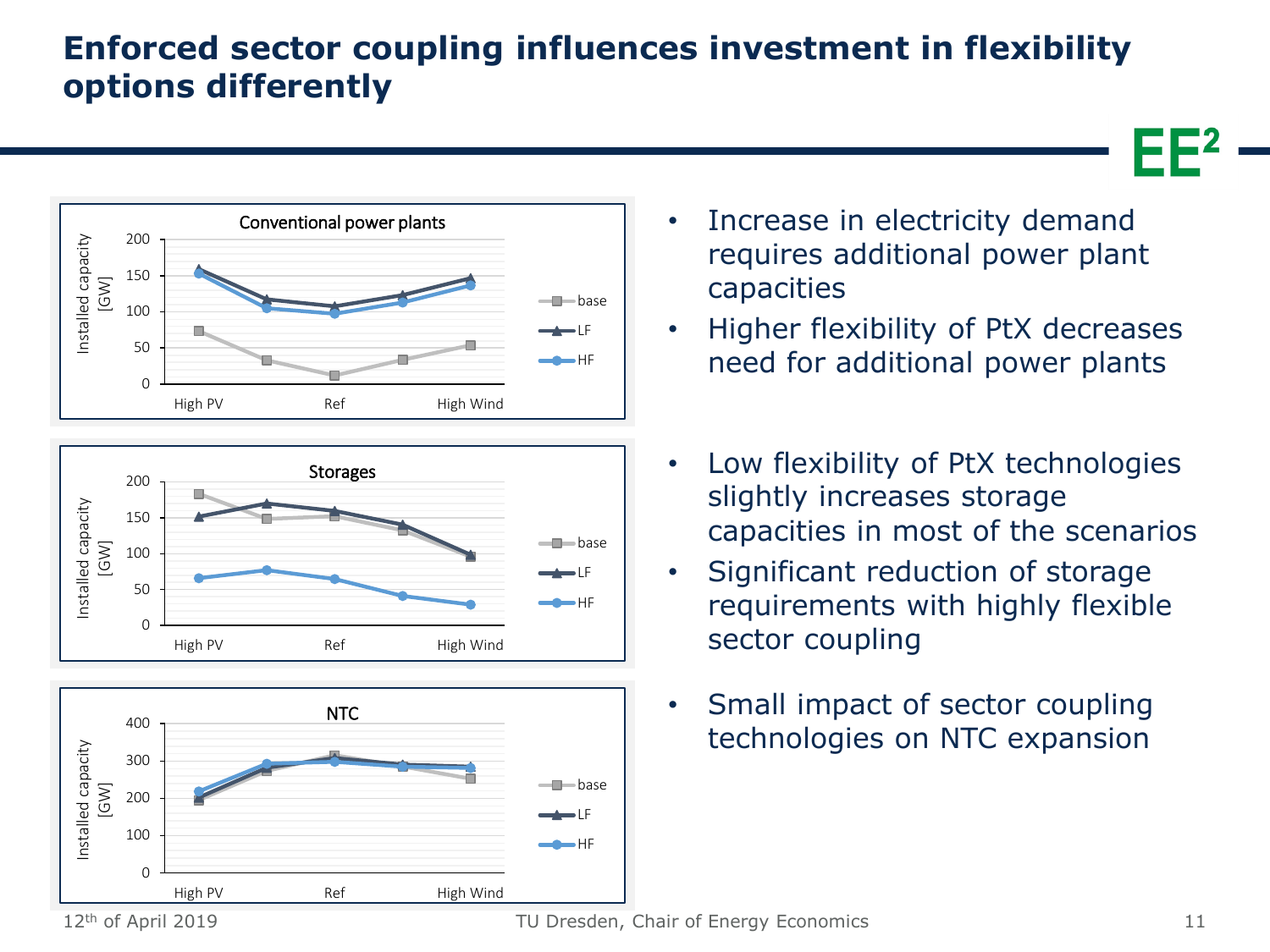## **Wind-PV share and level of flexibility influences the achievable emission reduction by sector coupling**







- Electrification of other sectors decreases emissions in these sectors and compensates increase in emissions in electricity sector in most scenarios
- In base case, highest  $CO<sub>2</sub>$  emissions in the High PV scenario, due to highest amount of conv. electricity generation
- For inflexible sector coupling,  $CO<sub>2</sub>$ emissions increase with higher PV shares due to discontinuous PV generation and higher conv. electricity generation
- Flexible sector coupling allows for better use of RES surplus phases, resulting in emission reductions by 11 % (High Wind) and 20 % (High PV) compared to base case

\*CO2 Emissions include benchmark processes as well as hourly emission factors for direct electricity demand and electricity for sector coupling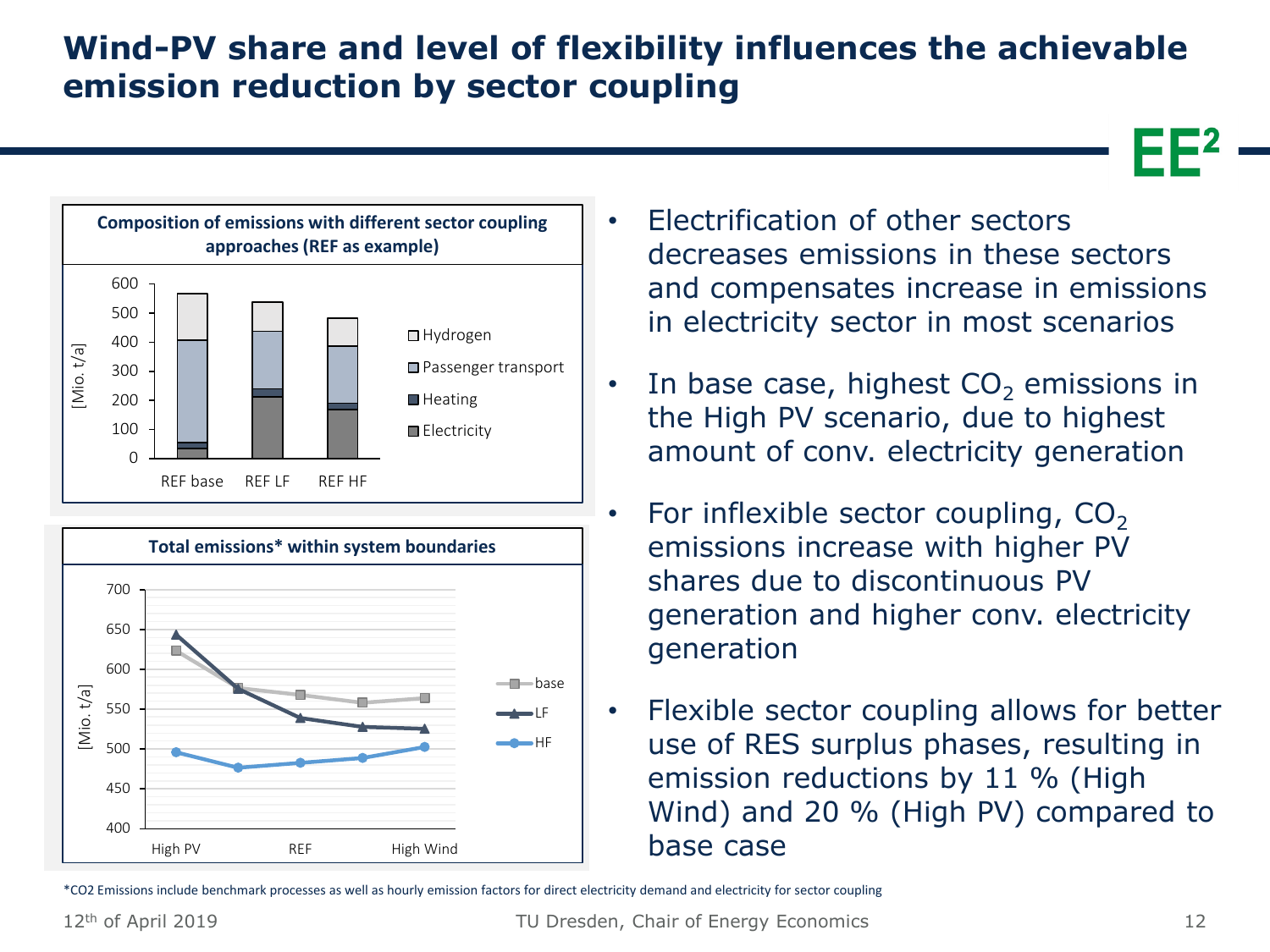- Lower availability and higher correlation of PV generation lead to higher flexibility requirements in energy systems with higher PV shares
- Wind-PV share in total RES generation influences strongly composition of optimal flexibility provision
- An enforced sector coupling requires additional conventional capacities (if there is no further RES expansion) and less storages capacities
- Nevertheless, further emission reductions can be achieved when electrification substitutes carbon intensive benchmark processes in respective sectors
- Only with flexible sector coupling RES surplus phases can be used optimally and  $CO<sub>2</sub>$  Emissions can be reduced significantly